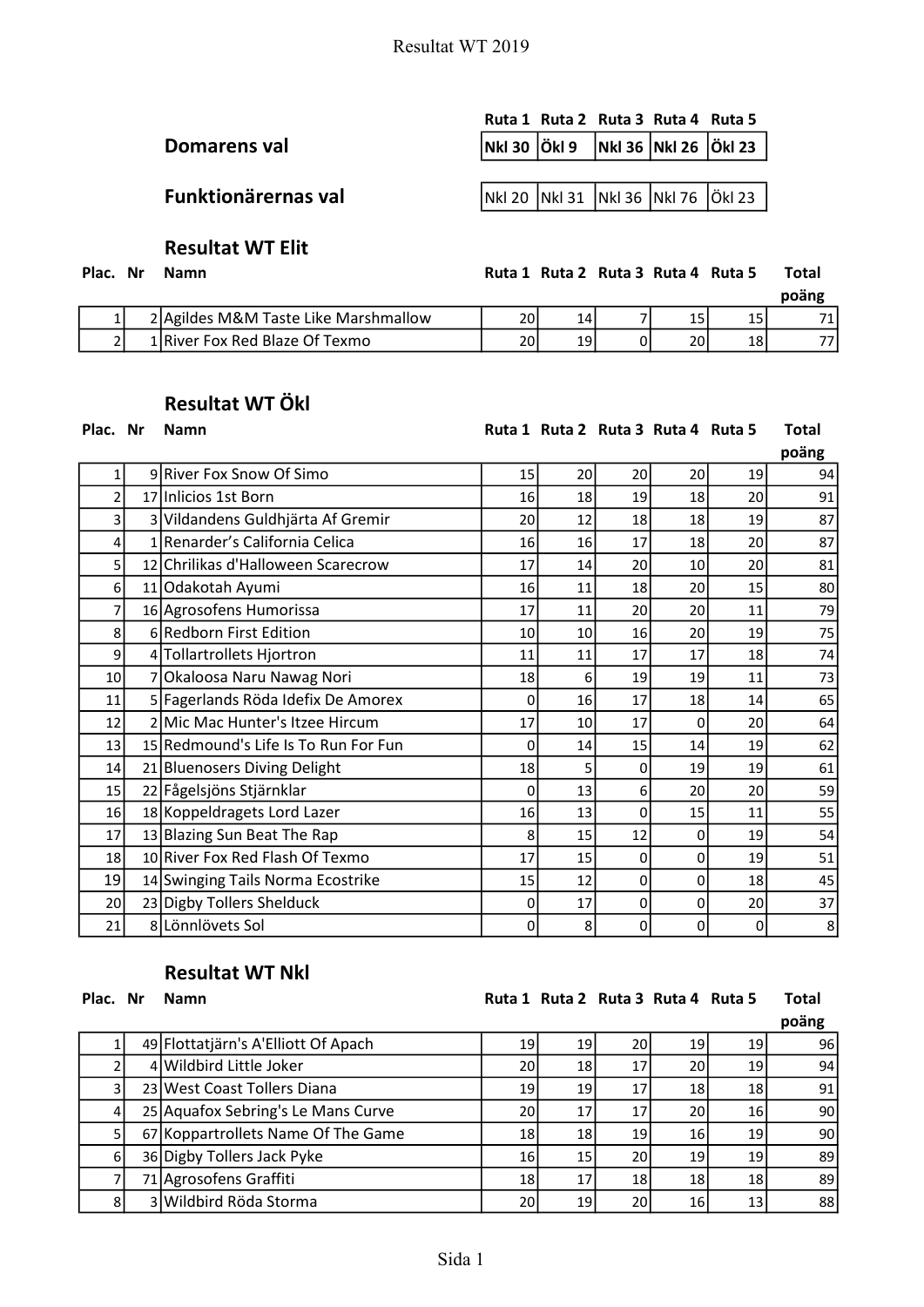| 9  | 13 Springer Nova's Fejja Of Tuffno          | 17        | 16                      | 18          | 20               | 17             | 88 |
|----|---------------------------------------------|-----------|-------------------------|-------------|------------------|----------------|----|
| 10 | 29 River Duck's Ronja Af Cole               | 18        | 17                      | 19          | 16               | 18             | 88 |
| 11 | 88 Lönnlövets Yatzy                         | 18        | 17                      | 17          | 18               | 18             | 88 |
| 12 | 39 Aquafox Sebring's Hairpin DR             | 18        | 15                      | 19          | 20               | 15             | 87 |
| 13 | 14 Hircum's Tanariva                        | 17        | 16                      | 17          | 20               | 17             | 87 |
| 14 | 28 Inlicios Vidda                           | 18        | 16                      | 17          | 20               | 15             | 86 |
| 15 | 57 Renarder's LaShi Chevrolet               | 13        | 17                      | 16          | 20               | 18             | 84 |
| 16 | 37 Rödrävens Pepper Eye                     | 16        | 17                      | 15          | 17               | 19             | 84 |
| 17 | 63 Wildbird Röde Tromb                      | 20        | 16                      | 13          | 14               | 20             | 83 |
| 18 | 58 Agrosofens Lyxkryssare                   | 18        | 16                      | 20          | 13               | 16             | 83 |
| 19 | 80 Rödtottarnas Bonemine                    | 15        | 18                      | 17          | 16               | 17             | 83 |
| 20 | 52 Quickstep Foxy Nova vom Lech-Toller Nest | 17        | 18                      | 13          | 15               | 18             | 81 |
| 21 | 81 Krokasmedens Åkerblomma                  | 16        | 18                      | 15          | 7                | 17             | 73 |
| 22 | 7 Red Ocean's Golden Blissey                | 14        | 17                      | 13          | 12               | 17             | 73 |
| 23 | 20 Sunnanås Röda Nikita Af Svinto           | 12        | 12                      | 17          | 15               | 16             | 72 |
| 24 | 10 River Fox Skiffle Av Fira                | 14        | 11                      | 12          | 12               | 16             | 65 |
| 25 | 44 Bluenosers Fishing For Fame              | 13        | 4                       | 17          | 15               | 14             | 63 |
| 26 | 18 Yumni's Elu                              | 13        | $\overline{\mathbf{c}}$ | 12          | 16               | 14             | 57 |
| 27 | 21 Segerlyckans Vackra Vega                 | 18        | 19                      | $\mathbf 0$ | 19               | 16             | 72 |
| 28 | 27 Inlicios Near And Far                    | 0         | 14                      | 19          | 20               | 18             | 71 |
| 29 | 16 Svendotters Sagolika Saga                | 18        | 0                       | 14          | 20               | 18             | 70 |
| 30 | 54 Canagold's Zenith                        | 0         | 14                      | 18          | 18               | 20             | 70 |
| 31 | 8 Wildbird Dukhöv Af Storma                 | 18        | 0                       | 16          | 17               | 19             | 70 |
| 32 | 70 Chrilikas Friday I'm In Love             | 17        | 18                      | 17          | 18               | 0              | 70 |
| 33 | 26 Amazing Tollers Sugarplum Mary           | 18        | 16                      | 0           | 20               | 15             | 69 |
| 34 | 73 Lauvstuas Noddy Rocking Toll             | 19        | 0                       | 19          | 15               | 13             | 66 |
| 35 | 38 Blazing Sun Does the Trick               | 14        | 0                       | 17          | 17               | 18             | 66 |
| 36 | 40 Agrosofens Näs-Visa                      | 0         | 19                      | 16          | 8                | 20             | 63 |
| 37 | 43 Hjärterdams Fernando                     | 18        | 0                       | 15          | 15               | 15             | 63 |
| 38 | 82 Adoreas Red Lava                         | 14        | 0                       | 17          | 15               | 17             | 63 |
| 39 | 41 Odakotah Brown Charlie                   | 15        | $\pmb{0}$               | 16          | 16               | 12             | 59 |
| 40 | 9 Renarders California Camry                | 14        | $\pmb{0}$               | 18          | 12               | 14             | 58 |
| 41 | 33 Agrosofens Pariserhjul                   | 13        | 17                      | 16          | 10               | 0              | 56 |
| 42 | 35 Kullantrollens Blåsippa Of Rönåsa        | 0         | 6                       | 17          | 12               | 17             | 52 |
| 43 | 34 Öveshults Ametist                        | 13        | 10                      | 0           | 15               | 10             | 48 |
| 44 | 1 Renarder's Bugatti Veyronoz               | 14        | 12                      | 0           | 8                | 14             | 48 |
| 45 | 53 GiHaTass Whataya Want From Me            | 0         | 9                       | 3           | 18               | 16             | 46 |
| 46 | 59 Agrosofens Vinst Varje Gång              | 13        | 6                       | 11          | 0                | 13             | 43 |
| 47 | 24 Agrosofens Akvarella                     | 9         | 2                       | 13          | 16               | 0              | 40 |
| 48 | 2 Alba Nuadh Mcstevie's Raksha Karana       | 14        | $\pmb{0}$               | 9           | 5                | 10             | 38 |
| 49 | 77 Agrosofens Sockerbit                     | 4         | 0                       | 6           | 6                | 10             | 26 |
| 50 | 83 Arbetsviljans Mandelkrona                | 0         | 19                      | 19          | 0                | 18             | 56 |
| 51 | 51 Redborn Dynamic Rocket                   | 15        | 0                       | 0           | 16               | 17             | 48 |
| 52 | 30 Agildes Will Celebrate Life              | $\pmb{0}$ | 13                      | 13          | 0                | 16             | 42 |
| 53 | 68 Redrivals Wildfowl                       | $\pmb{0}$ | 12                      | 14          | 0                | 5              | 31 |
| 54 | 78 Inlicios Rimfrost                        | $\pmb{0}$ | 0                       | 15          | 7                | 4              | 26 |
| 55 | 50 West Coast Tollers Tinker Bell           | 0         | 8                       | 4           | 10               | 0              | 22 |
| 56 | 55 Lauvstuas Ardwinna Treasure of Wind      | 18        | $\pmb{0}$               | 0           | 20               | 0              | 38 |
| 57 | 75 Koppeldragets Mango                      | $\pmb{0}$ | 0                       | 0           | 17               | 19             | 36 |
| 58 | 65 Chroje Gårdsjö Greta                     | 0         | 17                      | 15          | $\boldsymbol{0}$ | $\overline{0}$ | 32 |